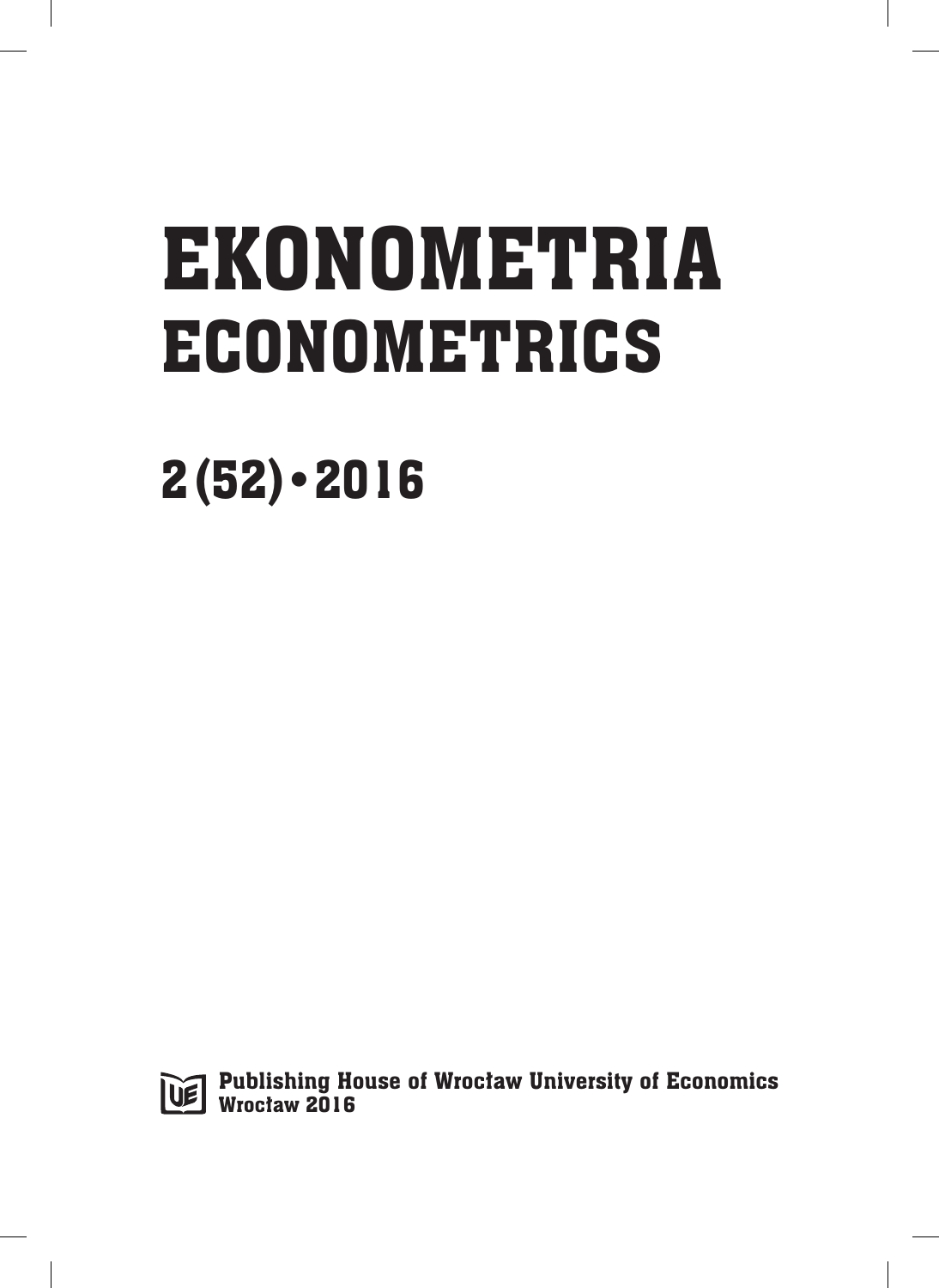Copy-editing: Elżbieta Macauley, Tim Macauley, Aleksandra Śliwka Layout: Barbara Łopusiewicz Proof-reading: Barara Cibis Typesetting: Małgorzata Myszkowska Cover design: Beata Dębska

Information on submitting and reviewing papers is available on websites www.wydawnictwo.ue.wroc.pl http://econometrics.ue.wroc.pl/

The publication is distributed under the Creative Commons Attribution 3.0 Attribution-NonCommercial-NoDerivs CC BY-NC-ND



© Copyright by Wrocław University of Economics Wrocław 2016

#### **ISSN 1507-3866 e-ISSN 2449-9994**

The original version: printed Publication may be oredered in Publishing House tel./fax 71 36-80-602; e-mail: econbook@ue.wroc.pl www.ksiegarnia.ue.wroc.pl

Printing: TOTEM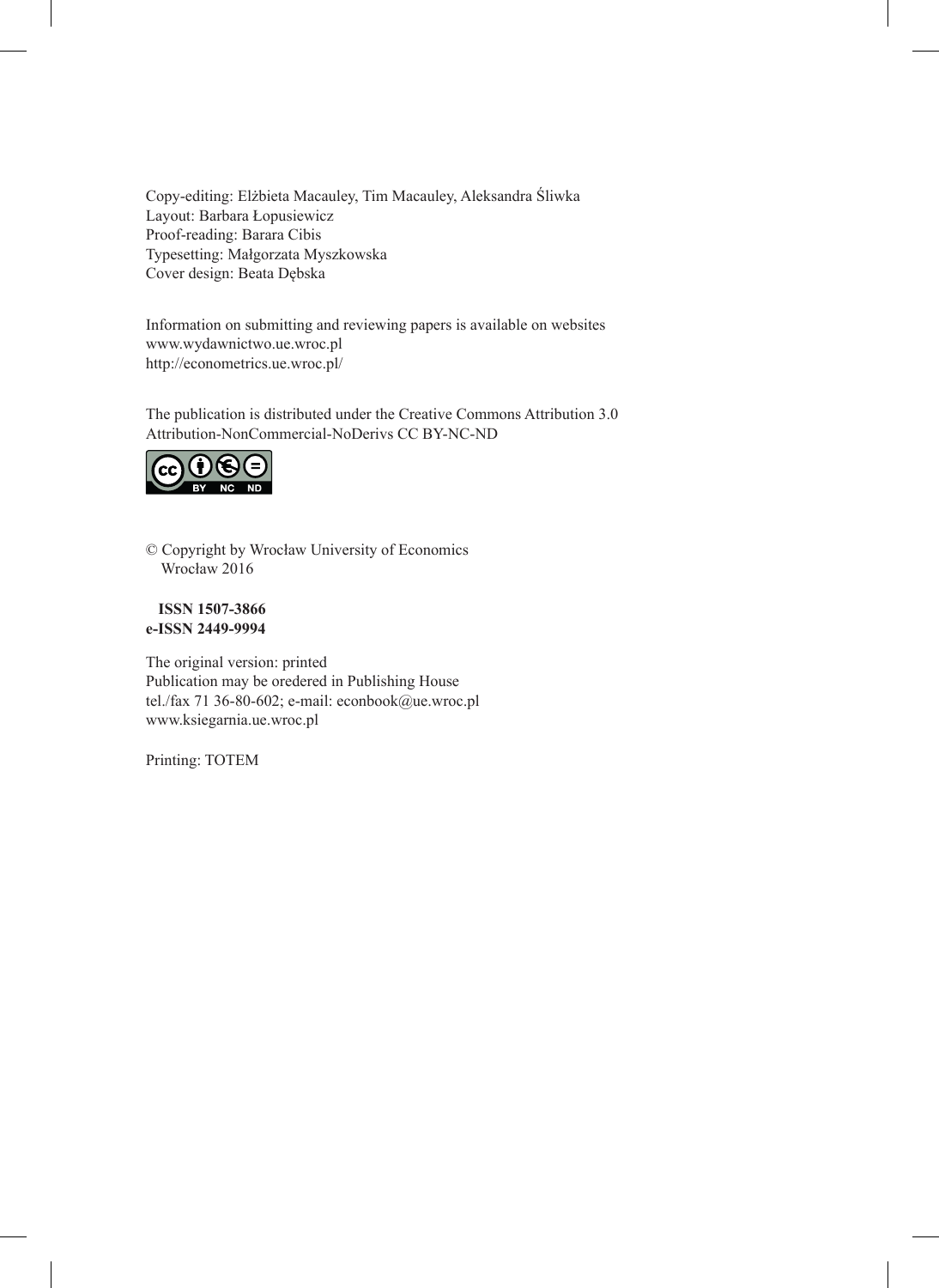# **Contents**

| Preface<br>7                                                                                                                                                                                                                                                                                                                                                                                                                                                     |
|------------------------------------------------------------------------------------------------------------------------------------------------------------------------------------------------------------------------------------------------------------------------------------------------------------------------------------------------------------------------------------------------------------------------------------------------------------------|
| Marek Walesiak: Visualization of linear ordering results for metric data with<br>the application of multidimensional scaling / Wizualizacja wyników po-<br>rządkowania liniowego dla danych metrycznych z wykorzystaniem skalo-<br>9                                                                                                                                                                                                                             |
| Radosław Mącik: Visualisation of nominal data - practical and theoretical                                                                                                                                                                                                                                                                                                                                                                                        |
| remarks / Wizualizacja danych mierzonych na skali nominalnej – uwagi<br>22                                                                                                                                                                                                                                                                                                                                                                                       |
| Marcin Pełka, Andrzej Dudek: Regression analysis for interval-valued                                                                                                                                                                                                                                                                                                                                                                                             |
| symbolic data versus noisy variables and outliers / Regresja liniowa da-<br>nych symbolicznych a zmienne zakłócające i obserwacje odstające<br>35                                                                                                                                                                                                                                                                                                                |
| Justyna Brzezińska: A polytomous item response theory models using R /                                                                                                                                                                                                                                                                                                                                                                                           |
| Politomiczne modele teorii odpowiedzi na pozycje testowe w programie R<br>43<br>Maria Straś-Romanowska, Jolanta Kowal, Magdalena Kapała: How to<br>measure spiritual sensitivity at the IT user's workplace? The construc-<br>tion process and method of validation of Spiritual Sensitivity Inventory<br>(SSI) / Jak zmierzyć duchową wrażliwość pracowników IT w miejscu pra-<br>cy? Proces konstrukcji i metody walidacji inwentarza wrażliwości ducho-<br>53 |
| Iwona Dittmann: Open-end debt investment funds and bank depos-                                                                                                                                                                                                                                                                                                                                                                                                   |
| its in Poland 1995-2015. A comparison of the a posteriori probability<br>(chance) of failure to achieve the level of aspiration / Dłużne otwarte<br>fundusze inwestycyjne oraz depozyty bankowe w Polsce w latach 1995-<br>-2015. Porównanie a posteriori prawdopodobieństwa (szans) nieosiągnię-<br>77                                                                                                                                                          |
| Jan Kaczmarzyk: Reflecting interdependencies between risk factors in cor-                                                                                                                                                                                                                                                                                                                                                                                        |
| porate risk modeling using Monte Carlo simulation / Odzwierciedlanie<br>współzależności pomiędzy czynnikami ryzyka w modelowaniu ryzyka<br>działalności gospodarczej przedsiębiorstwa z wykorzystaniem symulacji<br>98                                                                                                                                                                                                                                           |
| Eliza Khemissi: Problems of monotonicity of some popular risk measures /                                                                                                                                                                                                                                                                                                                                                                                         |
| Problemy monotoniczności pewnych popularnych miar ryzyka<br>108                                                                                                                                                                                                                                                                                                                                                                                                  |